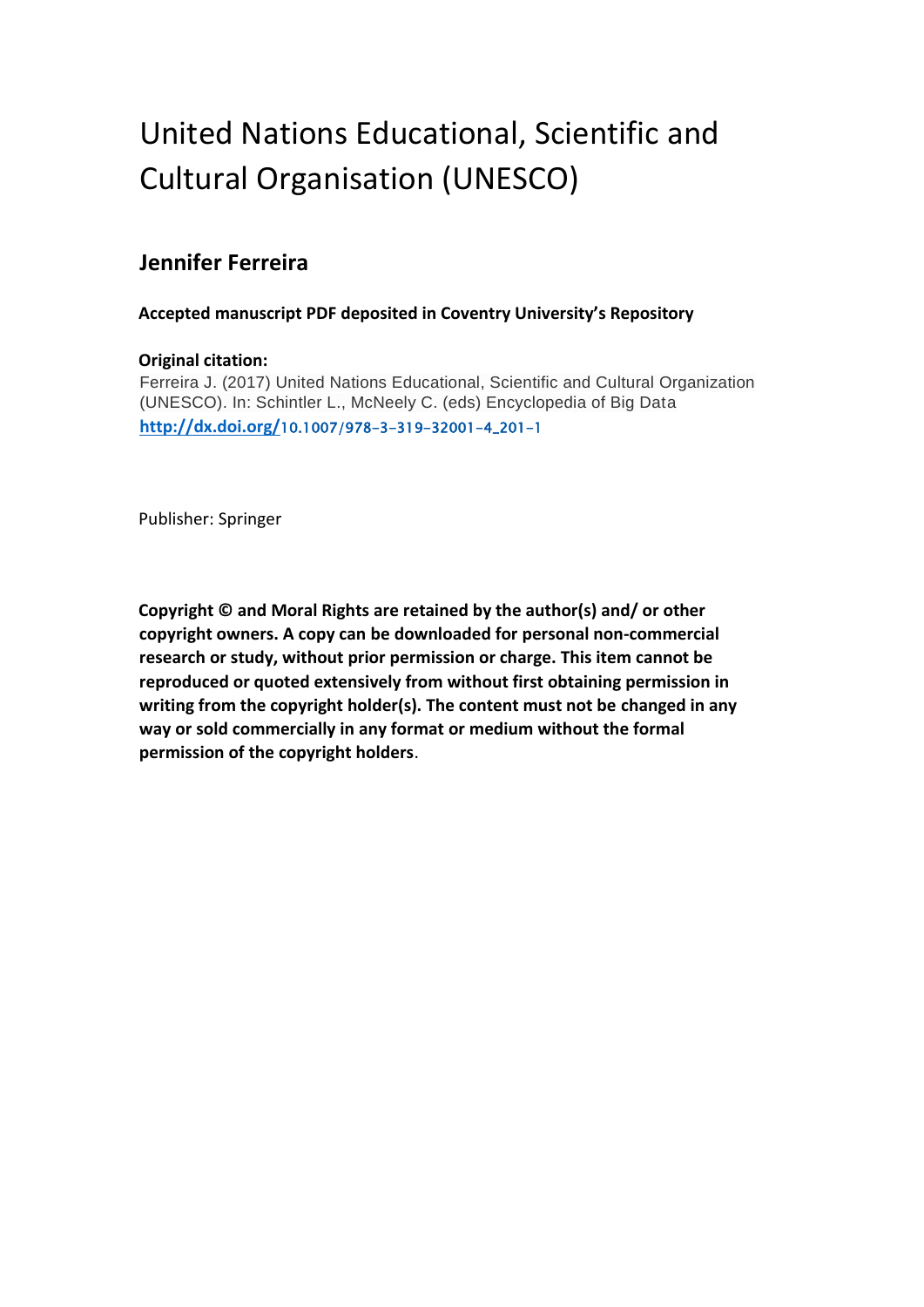#### United Nations Educational, Scientific and Cultural Organization (UNESCO)

United Nations Educational, Scientific and Cultural Organization (UNSCO), founded in 1945, is an agency of the United Nations (UN) which specializes in education, natural sciences, social and human sciences, culture and communications and information. With 195 members, 9 associate members and 50 field offices, working with over 300 international NGOs, UNESCO carries out activities in all of these areas, with the post-2015 development agenda underpinning their overall agenda.

As the only UN agency with a mandate to address all aspects of education it proffers that education is at the heart of development, with a belief that education is fundamental to human, social and economic development. It co-ordinates 'Education for All' movement, a global commitment to provide quality basic education for all children, youth and adults, monitoring trends in education and where possible make attempts to raise the profile of education on the global development agenda. For the natural sciences, UNESCO acts as an advocate for science as it focuses on encouraging international cooperation in science as well as promoting dialogue between scientists and policy makers. In doing so it acts as a platform for dissemination of ideas in science, and encourages efforts on cross cutting themes including disaster risk reduction, biodiversity, engineering, science education, climate change and sustainable development. Within the social and human sciences UNESCO plays a large role in promoting heritage as a source of identity and cohesion for communities. It actively contributes by developing cultural conventions that provide mechanisms for international cooperation. These international agreements are designs to safeguard natural and cultural heritage across the globe, for example through designation as UNESCO World Heritage sites. The development of communication and sharing information is embedded in all their activities.

UNESCO has five key objectives: to attain quality education for all and lifelong learning; mobilize science knowledge and policy for sustainable development; address emerging social and ethical challenges; foster cultural diversity, intercultural dialogue and culture of peace; and build inclusive knowledge societies through information and communication. Like other UN agencies UNESCO has been involved in debates about the data revolution for development and the role that big data can play.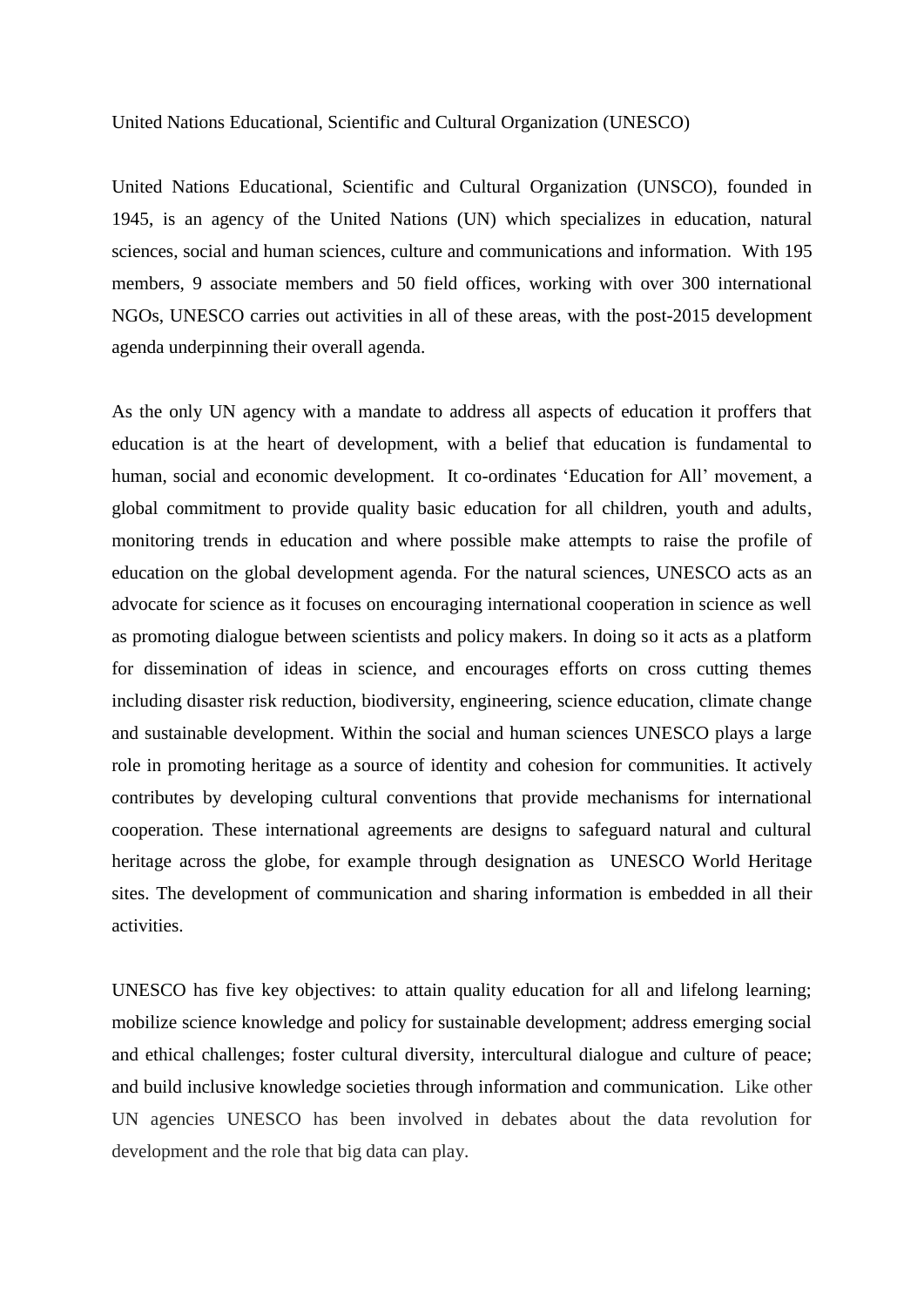The data revolution for sustainable development is an international initiative designed to improve the quality of data and information that is generated and made available. It recognises that societies need to take advantage of new technologies, crowd sourced data and improve digital connectivity in order to empower citizens with information that can contribute towards progress towards wider development goals. While there are many data sets available about the state of global education, it is argued that better data could be generated, even around basic measures such as the number of schools. In fact rather than focus on 'big data' which has captured the attention of many leaders and policy makers, instead more efforts should focus on 'little data' i.e. focus on data that is both useful and relevant to particular communities. Now discussions are shifting to identify which indicators and data should be prioritised.

UNESCO Institute for Statistics is the organizations own statistic arm, however much of the data collection and analysis that takes place here relies on much more conventional management and information systems which in turn relies on national statistical agencies which in many developing countries are often unreliable, or heavily focused on administrative data. This means that the data used by UNESCO is often out of date, or not detailed enough. While digital technologies have become widely used in many societies, more potential sources of data are generated. For example, mobile phones are now used as banking devices as well as for standard communications. Official statistics organizations are still behind in many countries and international organizations in that they have not developed ways to adapt and make use of this data alongside the standard administrative data already collected.

There are a number of innovative initiatives to make better use of survey data and mobile phone based applications to collect data more efficiently and prove more timely feedback to schools, communities and ministries on target areas such as enrolment, attendance and learning achievement. UNESCO could make a significant contribution to a data revolution in education by investing in resources in collecting these innovations and making them more widely available to countries.

Access to big data for development, as with all big data sources, presents a number of ethical considerations based around the ownership of data and privacy. This is an area the UN recognises that policy makers will need to address to ensure that data will be used safely to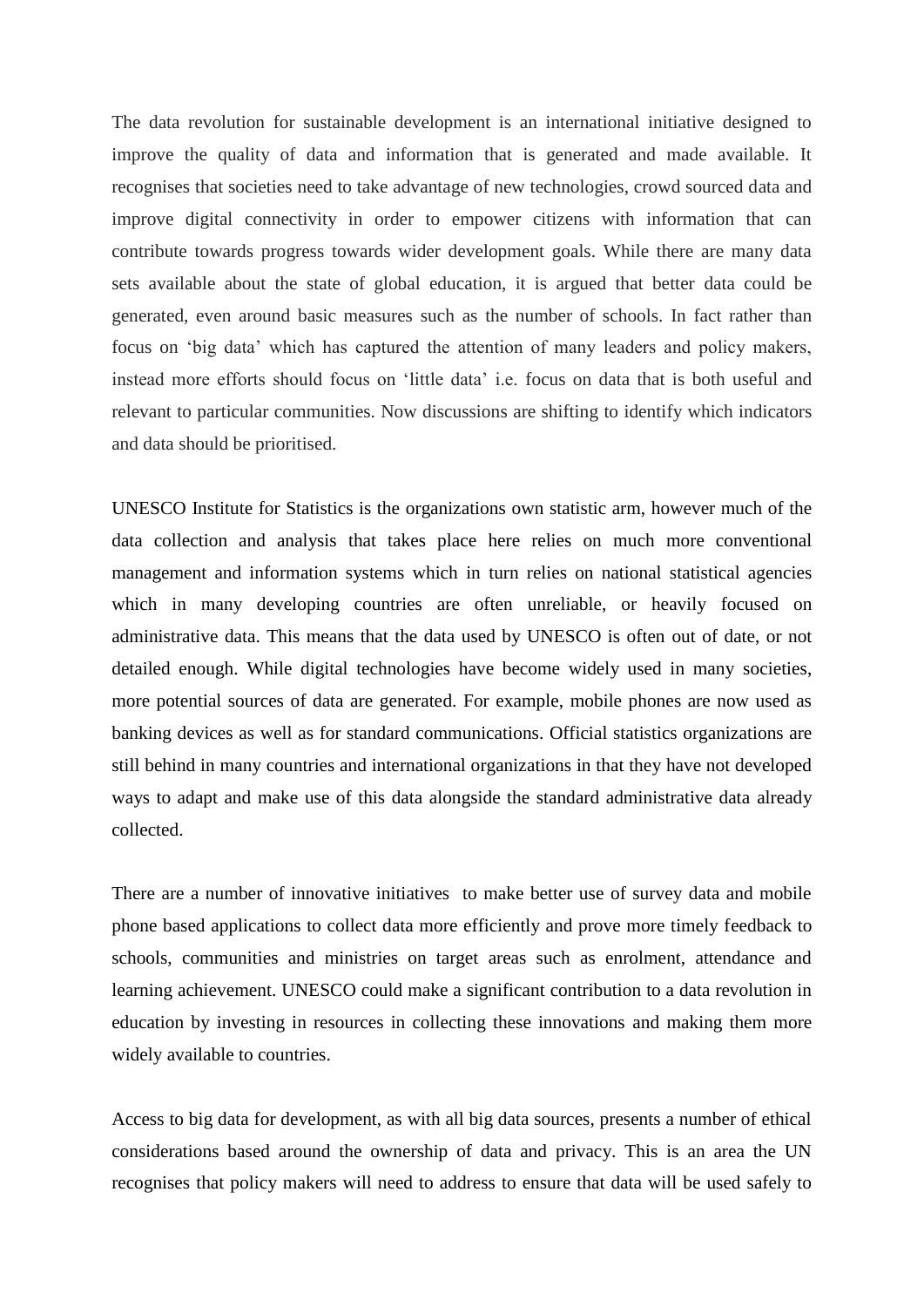address their objectives while still protecting the rights of people whom the data is about, or generated from. Furthermore, there are a number of critiques of big data which make more widespread use of big data for UNESCO problematic: first that claims that big data are objective and accurate representations are misleading; not all data produced can be used comparable; there are important ethical considerations necessary about the use of big data; limited access to big data is exacerbating existing digital divides.

The Scientific Advisory Board of the Secretary-General of the United Nations which is hosted by UNESCO provided comments on the report on data revolution in sustainable development. It highlighted concerns over equity and access to data noting that the data revolution should lead to equity in access and use of data for all. Furthermore, it suggested that a number of global priorities should be included in any agenda related to the data revolutions: first that countries should seek to avoid contributing to a data divide between the rich and poor countries, secondly that there should be some form of harmonization and standardization of data platform to increase accessibility internationally; there should be national and regional capacity building efforts; and there should be a series of training institutes and training programmes in order to develop skills and innovation in areas related to data generation and analysis. A key point made here is that the quality and integrity of the data generated needs to be addressed, as it is recognised that big data often plays an important role in political and economic decision making. Therefore a series of standards and methods for analysis and evaluation of data quality should be developed.

In the journal *Nature*, Hubert Gijzen, UNESCO Regional Science Bureau for Asia and the Pacific calls for more big data to help secure a sustainable future. He argues that more data should be collected which can be used to model different scenarios for sustainable societies concerning a range of issues from energy consumption, improve water conditions and poverty eradication. Big data, according to Gijzen has the potential if co-ordinated globally between countries, regions and relevant institution to have a big impact on the way societies address some of these global challenges. The United Nations has begun to take actions to do this through the creation of the Global Pulse imitative bringing together experts from governments, academic and the private sector to consider new ways to use big data to support development agendas. Global Pulse, a network of innovation labs which conduct research on Big Data for Development via collaborations between governments, academic and the private sector. The initiative is designed especially to make use of the digital data flood that has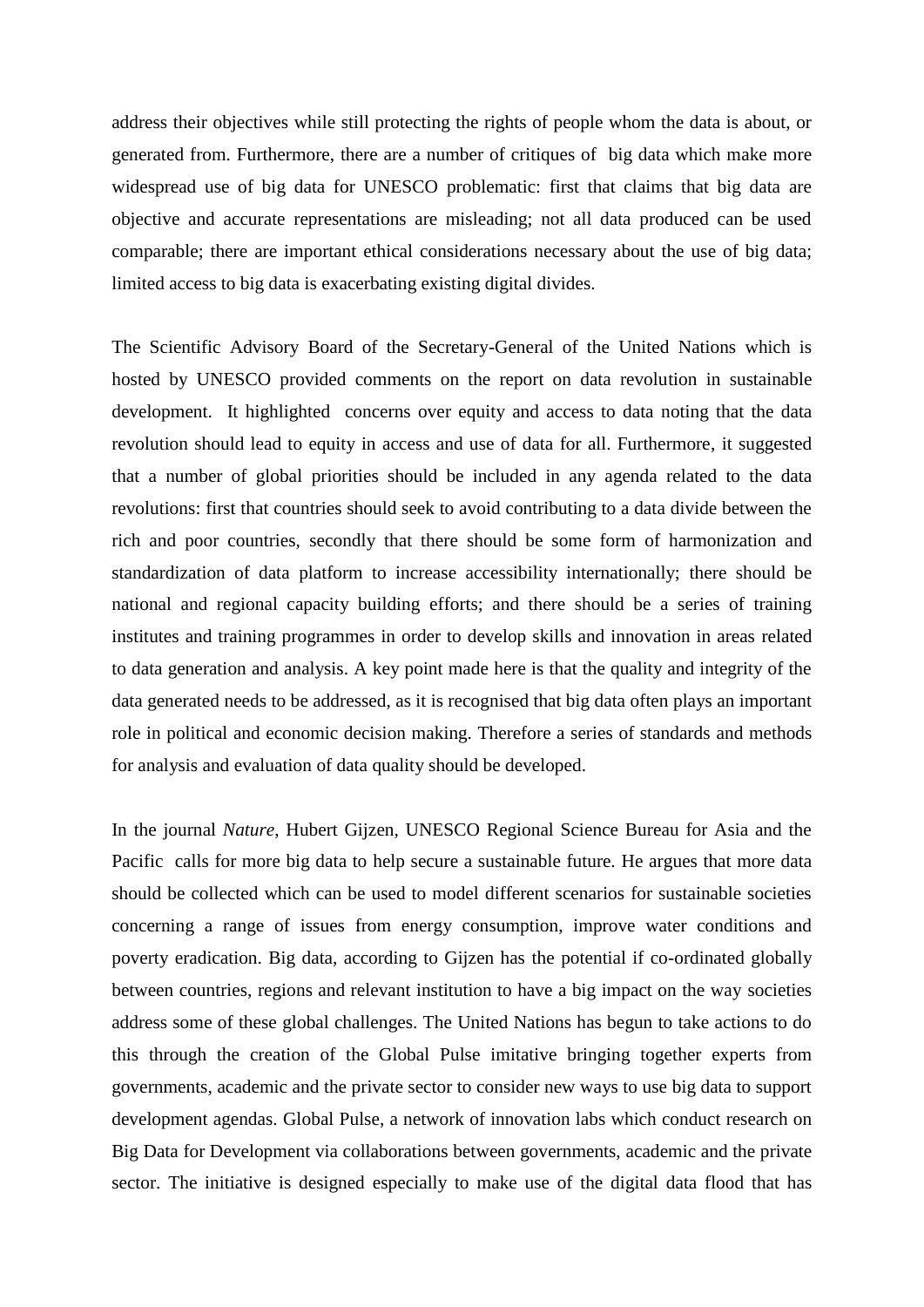developed in order to address the development agendas that are at the heart of UNESCO, and the UN more broadly.

The UN Secretary-General's Independent Expert Advisory Group on the Data Revolution for Sustainable Development: produced the report 'A World That Counts' UN Secretary Generals Export Advisory Group on Data revolutions report in November 2014 suggested a number of key principles which should be sought regards to the use of data: data quality and integrity to ensure clear standards for use of data; data disaggregation to provide a basis for comparison; data timeliness to encourage a flow of high quality data for used in evidence based policy making; data transparency to encourage systems which allow data to make freely available; data usability to ensure data can be made user-friendly; data protection and privacy: to establish international and national policies and legal frameworks for regulating data generation and use; data governance and independence; data resources and capacity to ensure all countries have effective national statistical agencies; and finally data rights to ensure human rights remains a core part of any legal or regulatory mechanisms that are developed with respect to big data. These principles are likely to influence UNESCOs engagement with big data in the future.

UNESCO, and the UN more broadly acknowledge that technology has been, and will continue to be, a driver of the data revolution and a wider variety of data sources. For big data that is derived from this technology to have an impact these data sources need to be leveraged in order to develop a greater understanding of the issues related to the development agenda.

## Jennifer Ferreira Coventry University

See also: History; International Development; United Nations; United National Global Pulse; World Bank

#### Further Readings

Gijzen, Hubert. Development: Big data for a sustainable future. *Nature.* 52. (2013).